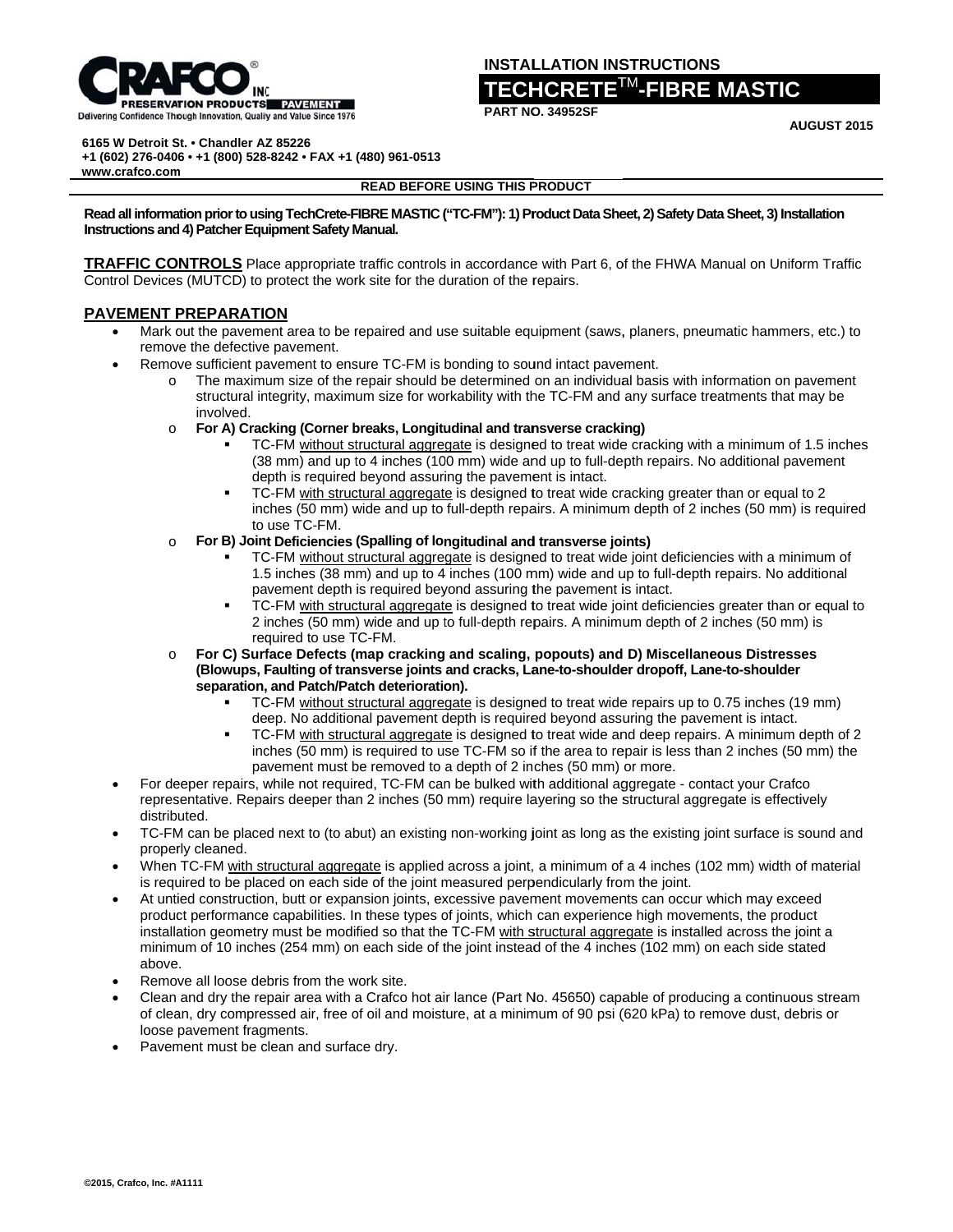- Immediately prime the entire repair area, side and bottom surfaces, with TechCrete Primer (Part No. 34290 or 34295) with a brush or spray applicator and allow the primer to dry before applying TC-FM. Primer should not be applied below 40°F (4°C).
	- $\circ$  To prime cracks, prime the vertical walls, as priming the bottom may not be possible.
	- o Primer is dry when lightly touched with one's finger and there is no transference or pick up of primer residue.
	- o Puddled or pooled primer in the repair area should be brushed out to speed drying and prevent bubbling from occurring. Do not use an open flame to dry the primer.
	- o Drying time varies; typical from 15 minutes at warm, dry conditions, to several hours at cooler damper conditions.
- The perimeter of the repair area may be masked with a fabric tape to ensure no excess material will be on the surface of the pavement.
- TC-FM shall be installed on the same day that primer is applied. If there is a delay between primer application and TC-FM application which is more than 24 hours, the primer must be re-applied. If TC-FM is installed on primed areas that are not cured sufficiently, adhesion may be reduced.
- Quite often diamond grinding is scheduled as part of the maintenance project after the application of the TC-FM repair. If diamond grinding is scheduled to occur, review the Diamond Grinding recommendations below.

**PAVEMENT TEMPERATURES** Install TC-FM when pavement temperature is greater than or equal to 40°F (4°C).

**MELTING and HEATING** TC-FM must be melted in an appropriate indirectly heated melter with sufficient agitation to uniformly mix the product and with an effective product delivery system. Heat transfer oil temperature should not exceed 525°F (274°C). Recommended melter is a Crafco Patcher I or II. Contact Crafco for suitability of other melters. Prior to starting, assure that the Patcher is in good working order and clean and free of any residual material or contamination. Do not remove TC-FM material from the bag. Place the bag containing TC-FM into the melter. Do not mix different types of TC-FM materials together. Heat TC-FM to between the minimum application temperature of 330°F (166°C) and the maximum heating temperature of 360°F (182°C). It is recommended that a secondary device be used to measure temperature of material (i.e. non-contact infrared thermometer, hand held thermometer, etc.) prior to application. Do not heat TC-FM continuously for longer than six (6) hours.

**SAFETY PRECAUTIONS** Since these materials are heated to elevated temperatures, it is essential that operations be conducted in manners which assure safety of personnel. All individuals associated with use of the material need to be aware of the hazards of using hot-applied materials and safety precautions. Before use, the crew should read and understand product use and safety information on each bag of TC-FM and the product Safety Data Sheet. This sheet which is supplied with each shipment, describes the characteristics of the product as well as any potential health hazards and precautions for safe handling and use. User should check D.O.T. requirements for transportation of TC-FM at elevated temperatures above 212°F (100°C).

**STRUCTURAL AGGREGATE** Structural Aggregate (Crafco Part No. 33033) is combined with TC-FM - Fibre Mastic creating single and/or multiple lift(s) within the repair. If the structural aggregate has evidence of moisture, heat and dry the aggregate to 300°F (149°C) in a vented barrel mixer before application. The structural aggregate can be applied after the aggregate has been heated or when the aggregate is at ambient temperature. If you choose to increase the structural aggregate volume from 15 to 30% you may need to heat the aggregate prior to application to adequately coat the aggregate, eliminate trapped air and ensure adhesion. Use of cold structural aggregate will help reduce the time needed to cool the overall repair. Use Crafco structural aggregate or if using other materials they should come from one source and be approved by Crafco. Crafco structural aggregate is designed, produced and has been verified to function appropriately in this bulking application, and that users are cautioned that use of other aggregates may not produce appropriate results and can result in premature failure.

## **INSTALLATION**

- Prior to beginning application examine surfaces to be repaired to ensure that (1) new concrete has cured a minimum of 7 days and (2) that the pavement surface is sound - tapping with hammer and noting dull or hollow sounds according to ASTM D4580.
	- Plan ahead:
		- o Deep repairs need to be installed in multiple layers.
			- TC-FM with structural aggregate should be applied in multiple layers not to exceed 2 inches (50 mm) thickness.
				- Allow TC-FM to cool to 200°F (93°C) or less between each layer.
				- Allow TC-FM to cool to 120°F (49°C) or less prior to installing the top/final layer.
			- The top/final layer of TC-FM should use only Fibre Mastic without structural aggregate and not be greater than 0.75 inch (19 mm) deep. For deep repairs (> 2 inches (50 mm)) overfill slightly ~ .125 inchs (3 mm) above the surface. If you are Diamond Grinding, see the Diamond Grinding recommendations below.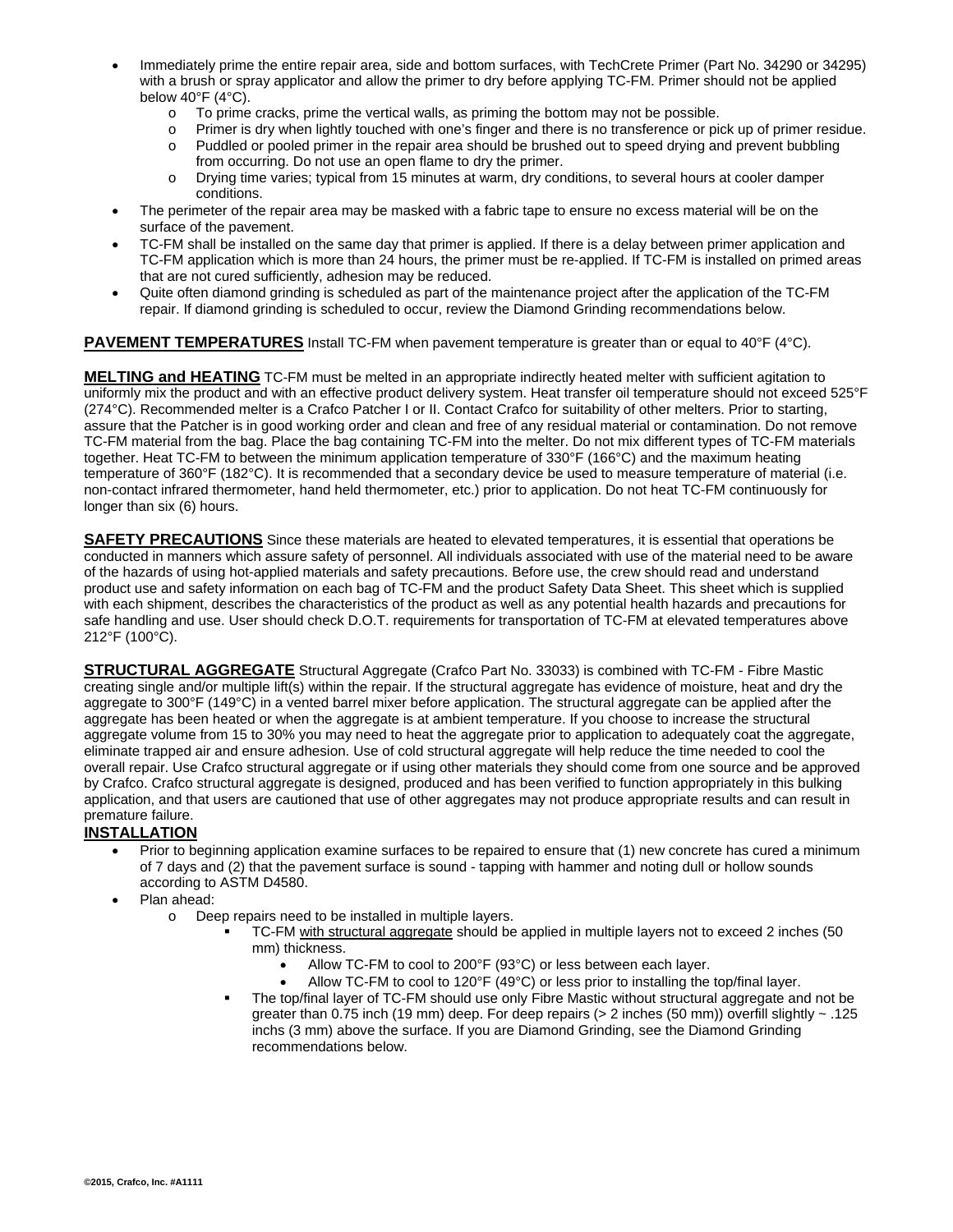- Gravity feed the heated TC-FM directly into the repair area or into an appropriate transfer container such as the Crafco TechCrete Bucket (Part No. 32263) and immediately pour into the repair area. TC-FM that has cooled while in the container to below the minimum application temperature shall be emptied back into the melter to reheat.
	- o A repair less than or equal to 0.75 inch (19 mm) depth shall start by pouring TC-FM without structural aggregate into the repair.
		- Work the TC-FM into the edges of the repair and level the surface with a heated iron such as the Crafco Ironing Wand (Part No. 32243). Allow bubbles to expel from the applied TC-FM material.
	- Surfacing aggregate shall be applied to completely cover the patch surface as noted below. o A 2-inch (50 mm) deep repair shall start by pouring a 1.25-inches (32 mm) single layer of TC-FM with structural aggregate.
		- Work the TC-FM into the edges of the repair and level the surface with a heated iron such as the Crafco Ironing Wand (Part No. 32243). Allow bubbles to expel from the applied TC-FM material.
		- Apply the structural aggregate evenly distributed in a single layer thickness on top of the TC-FM Fibre Mastic. The applied quantity of structural aggregate should range between 15% - 30% by volume of the completed lift or as called out in the project specifications. The usage rate is in the range between  $3 - 8$  pounds  $(1.3 - 3.6$  kg) per square foot.
		- Tamp and work the aggregate down and into the TC-FM for proper bonding.
		- Cover the aggregate layer with up to 0.75 inch (19 mm) top layer of TC-FM.
		- Work the TC-FM into the edges of the repair and overfill slightly  $\sim$  0125 inch (3 mm) above the surface using a heated iron such as the Crafco Ironing Wand (Part No. 32243). A slight overfill allows for shrinkage as TC-FM cools from application temperature to ambient conditions. Allow bubbles to expel from the applied TC-FM material. Be careful not to over-float or over-work the material because the aggregate may settle to the bottom of the repair layer and thus not maintain consistent aggregate dispersion.
		- Surfacing aggregate shall be applied to completely cover the patch surface as noted below.
	- o Deeper repairs shall consist of multiple layers as noted above.
- The top/final layer is then covered with a specific surfacing aggregate (Crafco Part No. 33374) or a surfacing aggregate specified in the project plan and approved by Crafco. Prior to applying the surfacing aggregate, quickly expose the TC-FM surface to a flame to remove any surface bubbles and to heat the surface to adhere to the surfacing aggregate.
	- $\circ$  Apply dry surfacing aggregate when the TC-FM surface temperature cools to 225°F  $\pm$  25°F (107°C  $\pm$  14°C), as measured with a non-contact infrared thermometer. TC-FM cools around the perimeter surface of a repair before the center surface. Where practical, the surfacing aggregate should be applied around the perimeter first and then applied to the center, after the temperature falls into range.
	- o When the surfacing aggregate must be applied at one time, the center surface of the TC-FM should be allowed to cool to  $\overline{225}^{\circ}F \pm 25^{\circ}F$  (107°C  $\pm$  14°C) before application. The perimeter surface temperature will have cooled below the aggregate application temperature range and must be gently heated back to the recommended patch surface temperature range using a torch, before application of the surfacing aggregate.
	- o Surfacing aggregate shall be applied to completely cover the patch surface. The usage rate for the surfacing aggregate is approximately 2 lb. per square foot.
- If there is a need to cool the material rapidly, use ice or cool water to lower the temperature.
- Once TC-FM has cooled to the surrounding pavement surface temperature, final cleaning with a sweeper or vacuum is performed to remove any surplus surfacing aggregate prior to opening to traffic. Excess surfacing aggregate can be reused if kept clean, not contaminated, and dry.

**HAZARDS ASSOCIATED WITH HOT APPLIED MATERIALS** Skin contact with hot applied materials causes burns. Over exposure to fumes may cause respiratory tract irritation, nausea, or headaches. Appropriate precautions need to be taken to prevent contact with the hot material and to avoid inhalation of fumes for everyone in the vicinity of the work area operation. Safety precautions should include: 1. Protective clothing to prevent skin contact with hot material. 2. Care when adding product to melters to reduce splashing. 3. Careful operation and control of tools which are used to apply product. 4. Traffic and pedestrian control measures which meet or exceed MUTCD requirements to prevent access to work areas while product is still in a molten state. 5. Avoidance of material fumes. 6. Proper application configurations with a minimum amount of excesses of material. 7. Appropriate clean-up of excessive applications or product spills.

**DIAMOND GRINDING** Two concerns to be aware of are (1) "gumming-up" the diamond-head blades and (2) achieving the best results on the profilograph, if you are using one. A profilograph and light-weight profiler may be used as the measure of quality when repairing and resurfacing a pavement in need of preservation. Diamond grinding of surfaces greatly improves the profilograph results. What can you do to assure the best outcome?

- Repair the spalls with TC-FM a minimum of 24 hours before diamond grinding.
- Assess the size and frequency of repairs to be made. For large spalls where it is possible for more than 1 grinder wheel to be simultaneously on TC-FM it is important to fortify the final layer of material. Typically the top layer of the repair is 0.75 inch (19 mm) of TC-FM without structural aggregate. To fortify the top layer add 20-30% structural aggregate (Crafco Part No. 33033) to the TC-FM. It is acceptable to leave the top rough since the Diamond Grinding will smooth the surface.
- Make sure the final layer of TC-FM is covered with surfacing aggregate (Crafco Part No. 33374)